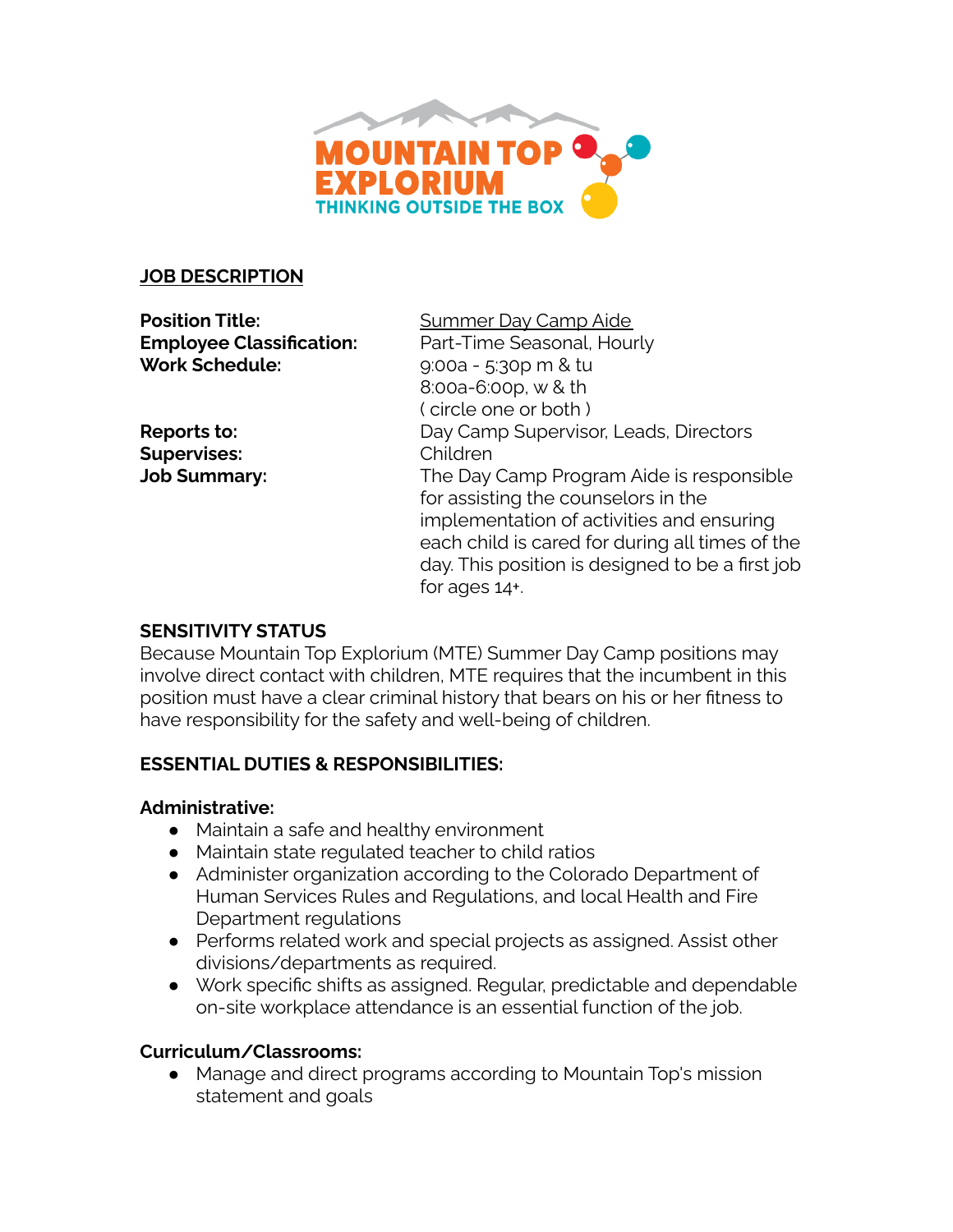- Responsible for keeping Day Camp facility clean and in good appearance throughout the day
- Responsible for cleaning day camp facility at end of each day
- Responsible for the supervision, well-being and care of children and youth attending MTE programs. Ensure positive interaction, maintain even control and resolve disciplinary problems.
- Lead program activities, organize play and structured classes, and ensure children and youth are engaged and fully participating.

## **Parent Relations:**

- Maintain positive communication with parents, written, and in person
- Answer phones, provide information on programs, create a welcoming environment to visitors and parents.

## **Safety:**

- Adhere to and enforce Mountain Top Explorium's safety policies, procedures and practices in order to ensure the safety of guests and staff.
- Be aware of important safety practices, and observe, document and report unsafe situations to Directors.
- Participate in safety training and respond to emergencies in an effective and appropriate manner that is consistent with common safety practices.
- Complete accident/incident reports as required.

# **Training:**

- Attend MTE training, orientations, and meetings.
- Maintain skills and abilities to effectively carry out all job functions.

# **EDUCATION, EXPERIENCE, AND FORMAL TRAINING**

- To qualify for this position the candidate or employee must pass a criminal background check.
- Must be at least 14 years of age
- At least one past summer of enrollment in MTE Summer Day Camp program is preferred

# **LICENSE OR CERTIFICATIONS**

● The candidate or employee must receive clearance for child abuse and neglect as determined by the Colorado Department of Human Services.

# **EFFECTIVE DATE**

February 2022